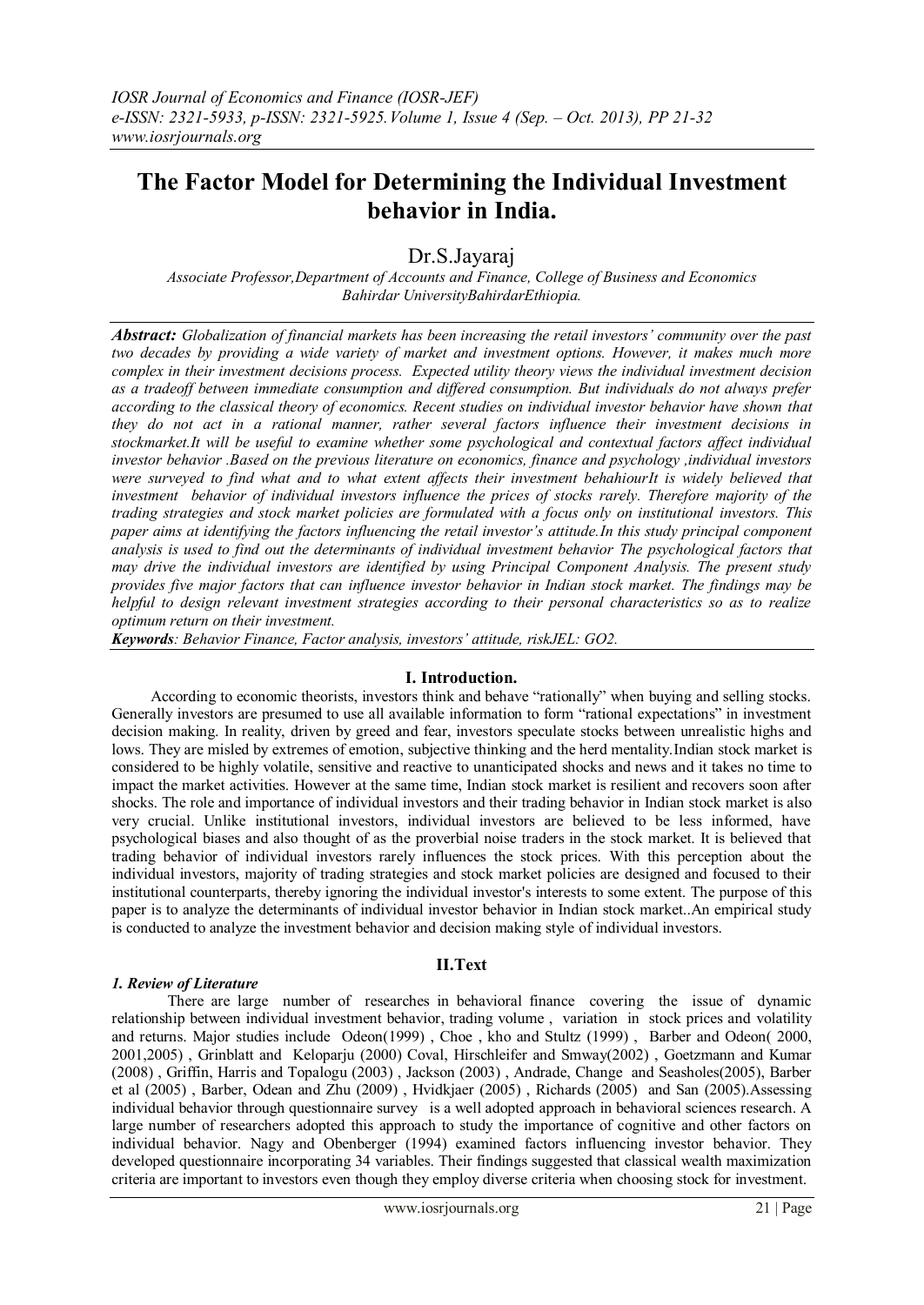Researchers have acknowledged the significance of information factor in individual investment behavior. Epstein (1994) examined the demand for social information by individual investors. The results indicate the usefulness of annual reports to corporate shareholders. The result also indicates a strong demand for information about product safety and quality and about company"s environmental activities. Further the majority of the stock holders surveyed wanted information about corporate ethics, employee relations and community involvement. Krishnan and Brooker (2002) analyzed factors influencing the decisions of investor who use the recommendation of analyst to arrive at short term investment decision to hold or sell a stock. The results indicate that a strong analyst"s report reduces disposition error for gains and also reduces the disposition error for loss.Merikas et al (2003) adopted a modified questionnaire to analyze Greek investor behavior on the Athens Stock Exchange. The results indicated that individuals base their stock purchase decisions on economic criteria combined with other diverse variables. The authors did not rely on a single integrated approach, but rather on many categories of factors. The results also revealed that there is a certain degree of correlation between the factors that behavioral finance theory and previous empirical evidence identify as the influencing factors for the average equity investor, and the individual behavior of active investors in the Athens Stock Exchange (ASE) influencing by the overall trends prevailing at the time of the survey in the ASE. Fisher and Statman (2000) revealed that the sentiment of Wall Street strategists is unrelated to the sentiment of individual investors or that of newsletter writer (another category of investors provided by them), although the sentiment of the individual investors and newsletter writers groups is closely related. They concluded that sentiment can be useful for tactical asset allocation, and that a negative relationship between the sentiment of each of these three groups and future stock returns, and the relationship is strategically significant for Wall Street strategists and individual investors. Malmendier and Shanthikumar (2003) tried to answer the question: Are small investors' naïve? They found that large investors generate abnormal volumes of buyer initiated trades after a positive recommendation only if the analyst is unaffiliated. Small traders exert abnormal buy pressure after all positive recommendations, including those of affiliated analysts. Hodge (2003) analyzed investors" perceptions of earnings quality, auditor independence, and the usefulness of audited financial information. He concluded that lower perceptions of earnings quality are associated with greater reliance on a firm"s audited financial statements and fundamental analysis of those statements when making investment decisions.Korniotis and Kumar (2009a) predict cognitive ability using a host of demographic variables (e.g., age, education, and social networks). Using the LDB dataset, they show that smarter investors outperform others by about 30 bps per month (or 3.6% annually) both before and after accounting for transaction costs. Smarter investors earn returns net of trading costs that are on par with appropriate benchmark returns; they make good stock picks, but only good enough to cover their trading costs. Other investors underperform appropriate benchmarks by a bit more than 30 basis points per month (or 3.6% annually) after costs, with about half of the shortfall being traced to trading costs and half to bad stock selection.

Several papers have developed theoretical models based on the observation that investors are overconfident (Benos (1998), Caballe and Sakovics (2003), Daniel, Hirshleifer, and Subramanian (1998), Gervais and Odean (2001), Hong, Scheinkman, and Xiong (2006), Kyle and Wang (1997), Odeon (1998), Peng and Xiong (2006), Scheinkman and Xiong (2003), and Wang (2001)). Generally, these models assume investors suffer from the miscalibration type of overconfidence. Empirical work has attempted to tease out the type of overconfidence, miscalibration or better-than-average that is linked to excessive trading. Combining survey evidence with trades and positions for 1,345 German investors, Dorn and Huberman (2005) document those investors who think themselves more knowledgeable than average churn their portfolios more. Similarly, Glaser and Weber (2007) use survey evidence and trading records for 215 German investors to document a link between the "better-than-average" type of overconfidence and trading activity.

Closely related to the notion of overconfidence are self-assessments of competence, which are studied by Graham, Harvey, and Huang (2009).they use survey responses from 475 U.S.investors to study the impact of self-assessed competence on trading. Graham et al. document a strong link between self-assessed competence and the propensity to trade. They find weak evidence that this measure of overconfidence is linked to trading activity. The disposition effect has been documented for individual investors in several countries, for some groups of professional investors, and for different types of assets. Shapiro and Venezia (2001) analyze the trading of 4,330 investors with accounts at an Israeli brokerage in 1994. Objectives of the study.

The present study has the following specific objectives.

- To identify the factors which determine individual investor investment behavior.
- To know whether any psychological biases exist among Indian investors.

The present study considers eight behavioral factors suggested by various analysts. These behavioral factors are Representativeness, Overconfidence, Gambler"s fallacy, Availability bias, regret aversion and Mental accounting.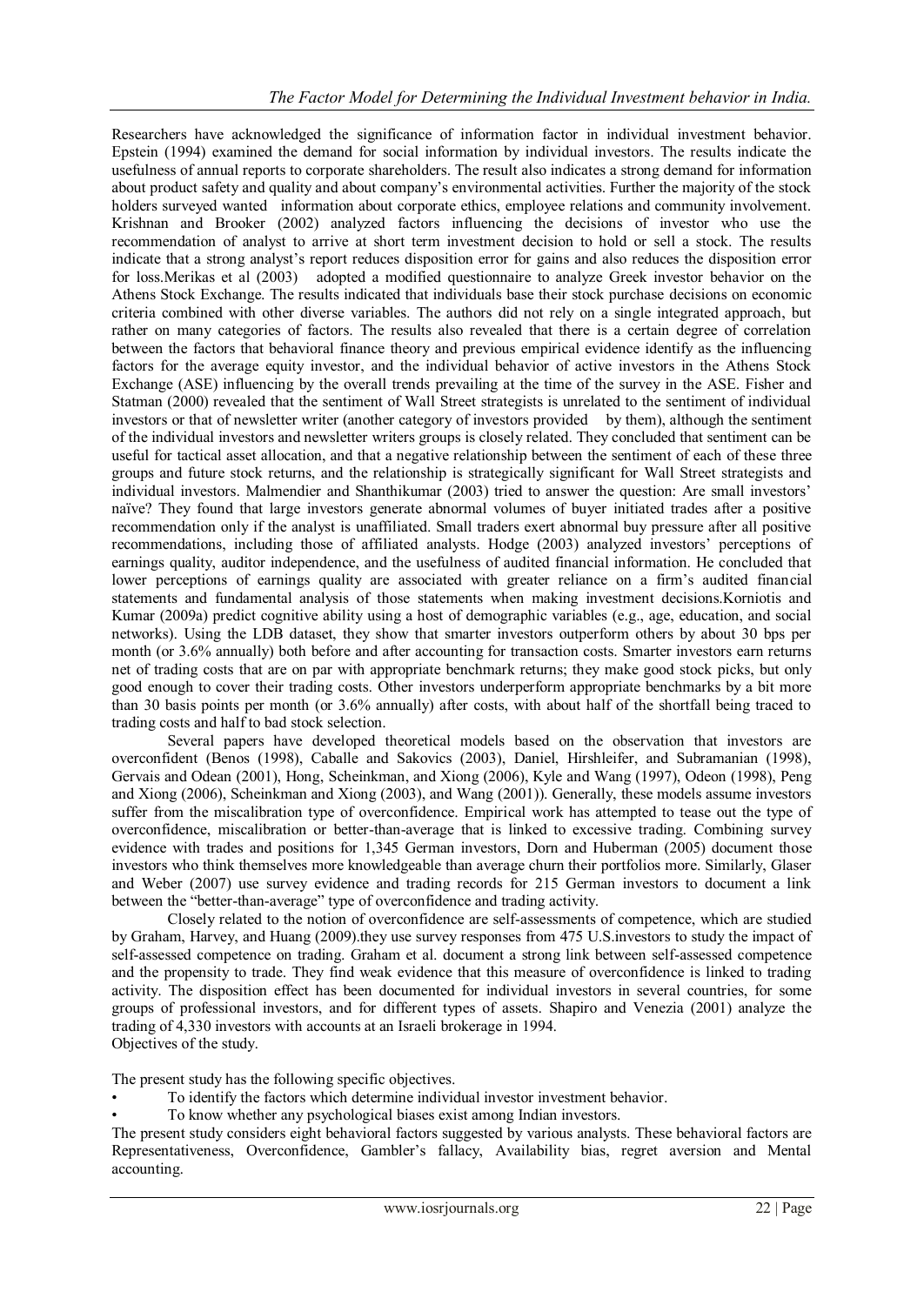In addition to these behavioral factors generated from academic sources the following are also considered in the study. They are contextual factors:

- a. Market share and reputation of the firm.
- b.Accounting and financial information.
- c. Publically available information through various media.
- d.Recommendation by relatives, brokers, friends
- e.Personal financial needs.

Therefore totally 13 factors are included in this study.

#### *2. Method and Analysis:*

The study is based on primary data collected through questionnaire. The study adopted the five point Likert scales which is ideal for survey instrument. The respondents were furnished with scenario based questions to which they were asked to mark their response in a range from 1 ( strongly disagree) to 5 (strongly agree).The target population for the survey was Indian individual equity investors .Data were collected through a survey of about 300 individual retail investors based in selected cities of Tamilnadu region in India. The study was conducted during the period between October 2012 to March 2013.

Sampling Size and Procedure: In order to collect information from retail investors the sampling design has been carefully decided and properly chosen for study. The sample size covered 300 retail investors who were spread through different investment centers in Tamilnadu.The cities where large investors are available were identified as investment centers for this study using purposive sampling method. Chennai, Coimbatore, Trichy, Erode, Tiruppur, Madurai were identified as investment centres.From each identified investment center, five approved stock brokers were chosen and ten investors were contacted with the help of each broker. However, on scrutiny of the filled in questionnaire, it was found that 25 of them had provided incomplete information and hence responses could not be used for further analysis. Thus, the study is based on 275 selected respondents of retail investors. The researcher made alteration in the questions by consulting three academicians and two industry professionals.

#### *3. Analysis.*

An analysis of the result of correlation suggests that correlation among variable are not statistically significant enough to indicate any problem among variables themselves. Using the test suggested by Anderson the correlation coefficient that exceeds the value of 0.8 is searched for as there may be potential problem among variables. The coefficient table did not show any such problem. The reliability of the survey instrument was tested with the help of Cronbach"s Alpha method. This method allows the researcher to measure the reliability of different categories. It consists of estimates of how much variation in scores of different variables is attributable to chance or random errors. As a general rule, a coefficient greater than or equal to 0.5 is considered acceptable and a good indication of construct reliability (Nunnally, 1976). The overall Cronbach's Alpha for eight categories is 0.756.It shows that these categories for survey instruments are valid and reliable. This suggests that scales used in survey instruments are unidimensional.

#### *Univariate Analysis.*

The present study considers eight behavioral factors. These are: Representativeness(Kahneman and Tversky,1973),Overconfidence (Tversky,1990;Gervais et al.,2001a,2001b) Gamblers fallacy (Kaheneman and Tversky,1974),Anchoring bias(Gervais et al, 2001a) , Availability bias , Regret aversion , Prospect theory, and Mental accounting

 In addition to these behavioral factors generated from academic sources the following contextual factors are also considered.

- a. Market share and reputation of the firm
- b. Accounting and financial information
- c. Publically available information through various media
- d. Recommendation by the relatives, brokers, friends
- e. Personal financial needs.

Therefore thirteen behavioral and contextual factors are included in the study. Investors, even professionals, fall prey to important logical fallacies and psychological failings. Some of them are relatively new; others have been known for decades. These psychological pressures impact the decisions of the people under conditions of uncertainty in a very predictable manner, not only in the marketplace, but in virtually every aspect of our lives. The bottom line is that these powerful forces lead most people to make the same mistakes time and again. Understanding them is their best protection against stampeding with the crowd, and may help the investors to profit from their mistakes instead.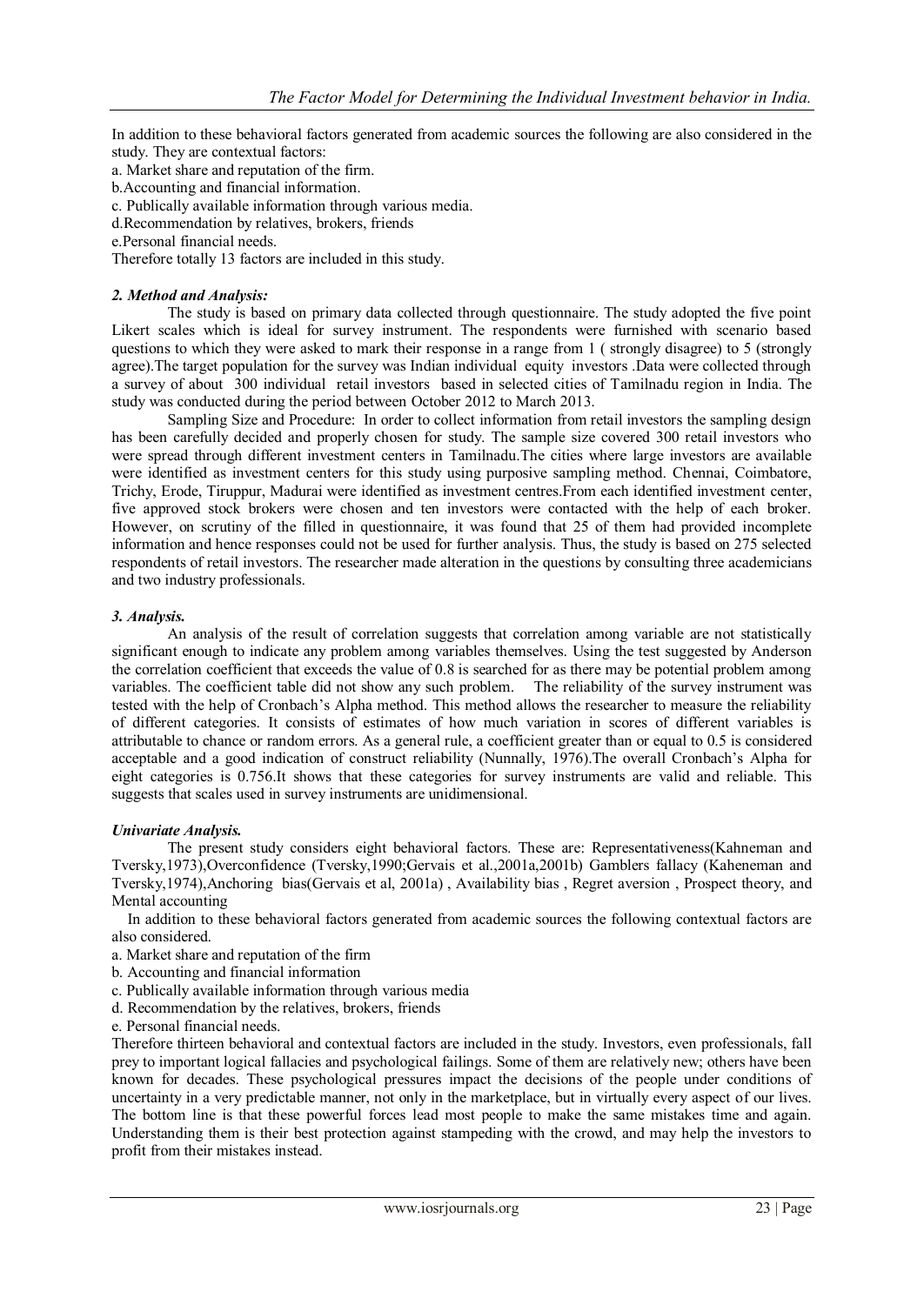Heuristics is defined as the process by which people reach conclusions, usually by what they find for themselves, from available information. This often led them to develop the thumb rules, which are not always accurate. These heuristics cause investors commit errors in particular situations. A review of the heuristics identified as tested with the help of survey questionnaire is helpful in understanding the individual investment behavior in Indian stock market. A total of five heuristics are considered with seven variables .The influence of each heuristics on the investors who were surveyed is furnished below: Influence of "Representative biases.

#### *A Representative Heuristic*

It is a cognitive bias in which an individual categorizes a situation based on a pattern of previous experiences or beliefs about the scenario. It can be useful when trying to make a quick decision but it can also be limiting because it leads to close-mindedness such as in stereotypesIn the market, this means labeling two companies, or two market environments, as the same when the actual resemblance is superficial. Give people a little information and, click!, they pull out a picture they're familiar with, though it may only remotely represent the current situation. First, it may give too much emphasis to the similarities between events (or samples), but not to the probability that they will occur Second, representativeness may reduce the importance of variables that are critical in determining the event's probability

The analysis provides evidences both for the presence and absence of representative bias among Indian investors. The representative bias is captured by variables V1 and V2.A large number of the respondents were found to make investment on the performance of stock in the recent past. Nearly 53.1 % of sample investors disagreed that they follow the performance of stock in the past. The mean is 2.567 (SD=0.857).Others stated that they ignore the recent past performance because they felt that the past performance is not a guarantee for future returns.

#### *B.Influence of Overconfidence bias.*

The overconfidence bias is the tendency of people to be more confident than is objectively justified by their abilities and characteristics. There is a fine line between confidence and overconfidence. Confidence implies realistically trusting in one's abilities, while overconfidence usually implies an overly optimistic assessment of one's knowledge or control over a situation. In terms of investing, overconfidence can be detrimental to one"s stock-picking ability in the long run. .This bias is construed in V3.When the surveyed individual investors were asked whether they use their predictive skill which is presumed to have been obtained from their experience, in order to outperform the market, a large number of investors answered in the negative. Nearly 52.7% of the respondents answered in the negative. The mean value of this variable is 2.49(SD= 0.771).The overconfident tendency does not found to be popular among the sample investors.

## *C.Influence of Anchoring bias.*

Similar to how a house should be built upon a good, solid foundation, investors' ideas and opinions should also be based on relevant and correct facts in order to be considered valid. However, this is not always so. The concept of anchoring draws on the tendency to attach or "anchor" investors' thoughts to a reference point - even though it may have no logical relevance to the decision at hand. Anchoring can also be a source of frustration in the financial world, as investors base their decisions on irrelevant figures and statistics. This heuristics is found significantly among individual investors. The sample investors were asked whether trading was influenced by recent experiences about price in the market, and whether they use purchase price of stocks as a reference point while making trading decisions. Results indicate that they were likely to be influenced by their recent experiences.. The trading decision of about 55.6% sample investors is well influenced by their experiences in the recent past. On the other hand nearly 50.91% of respondents were suffering from anchoring bias as they used their purchase price as a reference point for their trading decisions.

## *d.Gamblers Fallacy.*

A gambler's fallacy is a heuristic in which a person thinks the probability of an outcome has changed, when in reality, it has stayed the same. In the gambler's fallacy, an individual erroneously believes that the onset of a certain random event is less likely to happen following an event or a series of events. This line of thinking is incorrect because past events do not change the probability that certain events will occur in the future. It is not hard to imagine that under certain circumstances, investors or traders can easily fall prey to the gambler's fallacy. For example, some investors believe that they should liquidate a position after it has gone up in a series of subsequent trading sessions because they don't believe that the position is likely to continue going up. Conversely, other investors might hold on to a stock that has fallen in multiple sessions because they view further declines as "improbable". Just because a stock has gone up on six consecutive trading sessions does not mean that it is less likely to go up on during the next session. In the present study this heuristics is reflected by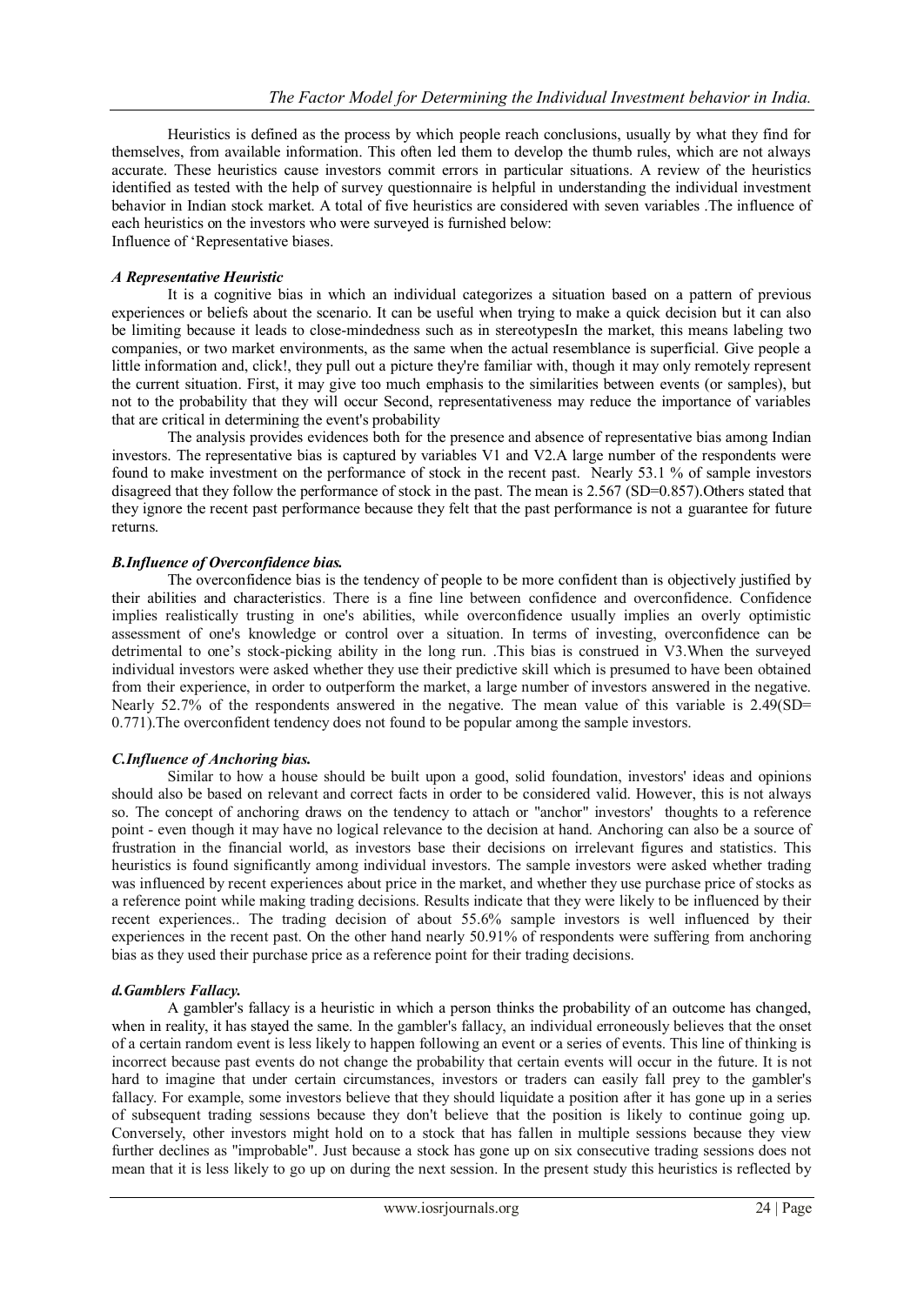variable V6.The respondents were asked whether they should be able to anticipate the end of good or poor returns at the stock market. This question was specially referring to the anticipation of market returns. This variable assumed a mean of  $2.63$  (SD=0.725). The score shown in the univariate statistics indicates these investors are at least likely to anticipate about stock market returns. The frequency statistics also show that 51.64 % were of the view that they could successfully anticipate market returns whether it would be good or poor at the market index. This indicates that the Indian investors are influenced by gambler"s fallacy.

#### *e.Availability Bias.*

The availability heuristic is a mental shortcut that occurs when people make judgments about the probability of events by how easy it is to think of examples. The availability heuristic operates on the notion that, "if you can think of it, it must be important." The availability of consequences associated with an action is positively related to perceptions of the magnitude of the consequences of that action. In other words, the easier it is to recall the consequences of something, the greater we perceive these consequences to be. But the frequencies that events come to mind are usually not accurate reflections of their actual probability in real life. Investors are more likely to act on this readily available information. Growth stock is a very hot story and everyone likes a stock a stock that goes up very fast. Individuals as well as Institutional investors fall prey to this availability heuristics, start believing in the growth story and chase growth stocks. This availability heuristics comes into play while individuals taking trading decisions in the markets. Survey results show that sample investors do not hold it good for their investment decision-making. The above-average-score of this factor shows that they are likely to be swayed away by media reports and join the bandwagon. And frequency statistics also support this finding that about 57.7 per cent of individual investors did not seem to be taking their investment/trading decisions on the basis of the readily available information about their choices. This figure leads us to believe that majority of sample investors are not swayed away by the vividly publicized information about any stock and choose to buy that stock above those with less media attention.

#### *f.Influence of Mental accounting.*

Mental accounting refers to the tendency for people to separate their money into separate accounts based on a variety of subjective criteria like the source of money and intent for each account. According to this heuristics, individuals assign different functions to each asset group, which has an often irrational and detrimental effect on their investment decisions. The variable V12 captures the influence of mental accounting bias. The sample investors were asked whether they would treat it as overall loss if two out of ten stocks in their investment portfolio are reduced in their investment value significantly .The mean score of this variable is 2.80(SD=0.603) indicates that individual investors seem to taking the losses separately, not as overall loss on the entire portfolio. Most of the sample investors consider loss on stocks separately rather calculating it as loss of the portfolio. About 71.9 % of sample investors believe that if any stock in their portfolio has depreciated in its value, their loss must be attributed to that asset only and it cannot be adjusted against the value of the entire portfolio. The data from this survey provides strong evidence for mentalaccounting effect on Indian individual investors. Lack of proper awareness and access to right source of information make them more conservative and hence they get influenced by mental accounting error.

#### *g.Prospect Theory.*

 Kahneman and Tversky (1979) contented that people values gains and losses differently, and as such, will base decisions on the perceived gains rather than perceived losses. According to this theory, losses have more emotional impact than an equivalent amount of gains. During the survey the sample investors were asked whether they decide their buying on the basis of perceived gains rather than perceived losses. The frequency analysis showed nearly 53.4% of the respondents expressed that take only the overall gain but combination of gains and losses. The results indicate that the Indian investors are influenced by Prospect theory.

#### *h.Testing of "Regret Aversion Bias" influence.*

According prospect theory, losses are three times painful than the pleasure of gain. The reason is people hate regret and losses produce regret. Often, people weigh only negatives in order to protect themselves against future losses and subsequent regret. Hence the potential of regret influence their decision making. This behavior tendency is reflected in the variables V11 and V12. The V11 violate the individual investors' tendency to delay in selling stocks that have decreased in their value. The mean for this variable is 2.93 (with SD=0.712). Most of the investors, nearly 71.3 % of the surveyed nesters showed the tendency of delaying the selling of stocks. They believe the prices to recover and delay the selling of such stocks till the prices bounce back to their reference point. This view is supported by the data on variable V12 (Mean 2.83, SD=0.804). This variable traduces investors "tendency to book profits on the stocks that have increased in value even if the prospect of gaining in near future is significant.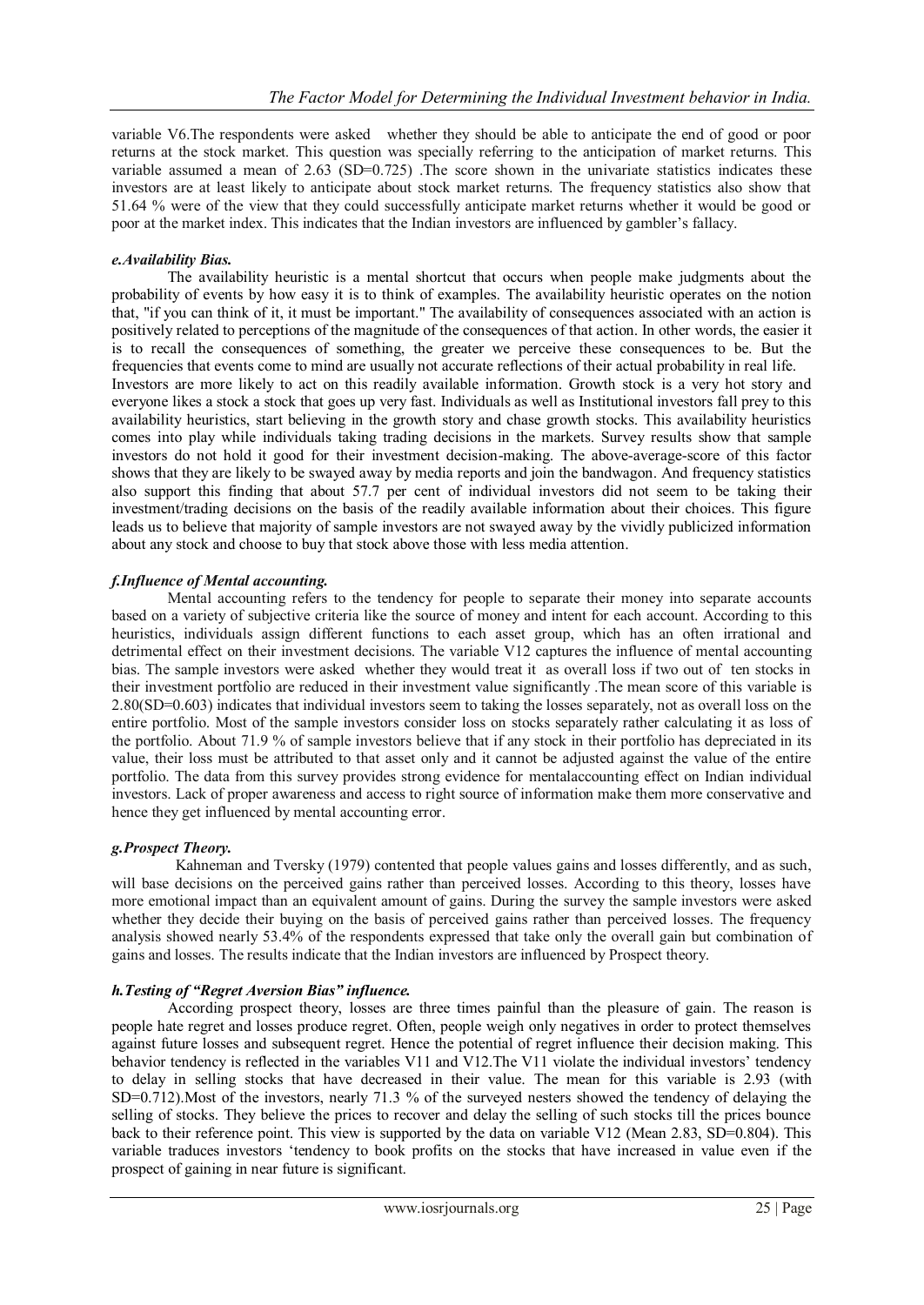#### **Multivariate analysis of Indian individual investment behavior.**

The principal component analysis approach suggests that the number of components extracted is equal to number of variables analyzed , necessitating that it is to be decided just how many of these components are truly meaningful and worthy of being retained for rotation and interpretation. In general the first the first few components will account for meaningful amounts of variance and that later components will tend to account for only trivial variance. The next step of analysis is therefore, to determine how many meaningful components should be retained for interpretation. The following three criterions are generally used for the purpose: a. Eigen value-one criterion

- b. the Scree test
- c. the proportion of variance accounted for.

The Eigen value-one criterion, which is also known as Kaiser criterion is one of the most commonly used criterion to retain the number of components for rotation and interpretation. Secondly, with Scree test, the Eigen values associated with each component are plotted in a graph and observed for a "break" between components with relatively large Eigen values and those with small Eigen values. The components that appear before the break are assumed to be meaningful and retained for interpretation. According to the third criterion, the components that account for a specified proportion of variance in the data set.

On the basis of the criteria mentioned above, the component matrix is formed for further orthogonal rotation using varimax rotation algorithm which is standard rotation method. The multivariate analysis extracts obviously 18 behavioral components, but only six components were judged sufficient to explain the significant data variance and also qualified the above mentioned criteria for solving the number of components to be retained problem. In fact, all the six components so selected seem to explain 61% of total variance and the remaining variance is explained by other variables as given below.

| S.No | Components             | Eigen Value | % of Variance<br>Explained | Cumulative<br>variance |
|------|------------------------|-------------|----------------------------|------------------------|
|      |                        |             |                            |                        |
|      | Component1             | 3.907       | 21.706                     | 21.706                 |
|      | Component <sub>2</sub> | 2.029       | 11.272                     | 32.977                 |
|      | Component3             | 1.922       | 10.681                     | 43.658                 |
|      | Component4             | 1.240       | 6.890                      | 50.548                 |
|      | Component <sub>5</sub> | 1.215       | 6.748                      | 57.296                 |
|      | Component6             | 1.053       | 5.849                      | 63.145                 |

Each of the principal components selected for rotation and interpretation are given suitable label based on statement loaded under each component. Rotation maximizes the loadings of each variable on one of the extracted factors while minimizing the loading on all other factors. To interpret and to give a title to each behavioral factor, initial variables were examined carefully along with their respective correlations with concerned factors. Then only common interpretation of the components could be carried on.

#### *The Behavioral Factors Defined.*

According to the extracted coefficients, those six pertinent behavioral components were named as follows: Conservatism, Diligent and Discreet, Remorse Abhorrence, Cognition, Prudence and Precaution, under confidence. Following are the detailed analysis for each of the six components extracted from the principal component analysis.

#### *1. Conservatism*

 According to the multivariate analysis results, the sample investors seem to be conservative rather than adoptive. This behavioral component accounts for about 21.706% of data variance explained .The rotation sums of squared loadings show that this component accounts for about 21.45% of data variance after orthogonal rotation of component matrix. Hence this is the most influential factor in case of individual investment behavior in the stock market. The underlying variables signify the investor behavior tendency to look into all publically available information through different media. Investors are more amenable to the recommendations and suggestions of the acquaintances. One of the factors which affect them is their personal financial needs. Therefore Indian individual investors seem to be significantly influenced by conservatism psychological bias.

#### *2. Diligent and Discreet.*

The second component is diligent and discreet. It is related to anchoring and accounts. This component accounts for 11.272% of data variance. After rotation sums of squared loadings it accounts for 10.151% of variation in data. Each variable included under this factor is associated with a different kind of behavioral attitude. The variables underline calculated trading decision .Their decisions are found to be based upon the accounting information of the company. Indian individual investors' trade behavior, it seems, is based on trend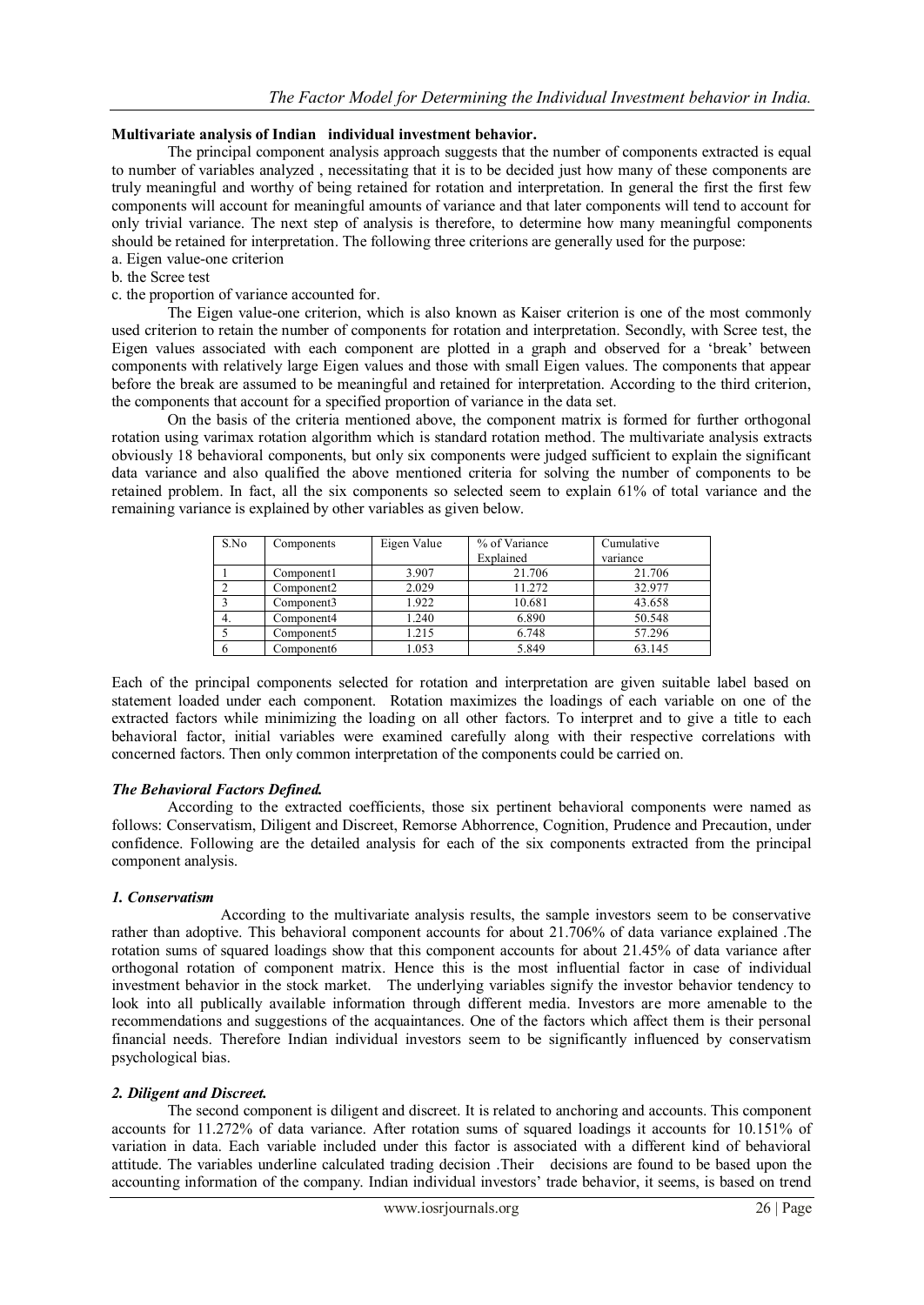analysis. Their trading decision depends upon recent experiences about prices in the market. This diligent attitude shown by the surveyed investors may be justified by anchoring their decisions on the basis of their recent experience about prices in the market and their inquisitiveness to look into the accounting information.

#### *3. Remorse Abhorrence.*

The third is remorse abhorrence. The investors do not want to repent their decisions. The loss is bad for investors and this loss is underlying factor behind regret. Indian investors seem not to be subject to this to this psychological upset. This component accounts for nearly 10.681% of data variance. Even after rotation sums of squared loadings this component accounts for 10.073% of data variance. The investors tend to book profits in stocks that have increased in their value even if there is prospect of higher gains in future. The surveyed investors do not want to regret their hasty decision of selling a stock because the stock may recover.

#### *4. Cognition.*

The fourth factor extracted by principal component analysis is cognition. People most often underweight long-term averages. Investors tend to put too much weight on recent experiences. This component accounts for 8.990% of data variance and after the rotation sums of squared loadings it account for 9.404% of data variance. More often than not, an investor will simply recognize an event that is recent performance and conclude, often incorrectly, that this event will be the same. The investors who were surveyed seem to be afflicted with this bias because they base their investment decision on the basis of performance of the stock in recent past.

#### *5. Prudence and Precaution.*

The fifth component extracted by the factor analysis is prudence and precaution attitude as the variable included under this component are related to it. This component accounts for more than 6% of data variance .After rotation sums of squared loadings it accounts for 8.710 % of variance in the data. The behavioral attitude of risk aversion and calculated trading decision. The investors" decision depends on the combination of both high returns and losses and they do not seem to rely on overall gains only. This prudent attitude displayed by the surveyed investors may be justified by more than the optimal risk aversion in the stock market.

#### *6. Under confidence*

The sixth factor extracted by the factor analysis is under confidence as the variables included under this factor are related to it. This factor accounts for only 5.849 and after rotation sums of squared loadings it accounted for 8.405% of data variance.Infact the Indian individual investors seems to be trusting their predictive skills and their conceived ability to see the end of return in the market. The investors who were surveyed seem to be having undue trust in their forecasting ability and they also tend to base their trading decision on their ability to foresee the stock prices.

## **III.Conclusion.**

The present paper carried out principal component analysis on the data collected from survey of sample individual investors, to extract the factors influencing their investment behavior. Especially, the psychological biases which may drive their trading behavior were identified. This paper makes an attempt to identify the psychological biases which may influence individual investment behavior in Indian stock market. To be more specific it tried to explore the investor trading behavior by directly addressing to investor. To realize this objective the questionnaire technique was used .The questionnaire contained scenario based questions relating to psychological and contextual biases.Cronbach Alpha test was used to measure internal consistency and reliability of the questionnaire. The data were collected from a sample of 300 individual investors spread across strategic investment centers in Tamilnadu.The collected survey were put to univariate and multivariate analysis. The principal component analysis technique was primarily used for multivariate analysis of the data. Statistical tests such as KMO test and Bartlett's Test of Spericity were used to test the suitability of the techniques. The results of the principal component analysis reveal the six underlying psychological axes that appear driving the individual investor behavior. These six pertinent axes on the basis of underlying variable are named as *conservaticism, diligent and discreet, remorse abhorrence, cognition, prudence and precaution, under confidence.* The results reveal that the psychological axes conservaticism, diligent and discreet, remorse abhorrence fall in line with the earlier research to some extent. But prudence and under confidence are the contrary behavior axes reported by the multivariate analysis. These psychological components seem to be influencing individual investors" trading behavior in Indian Stock Market.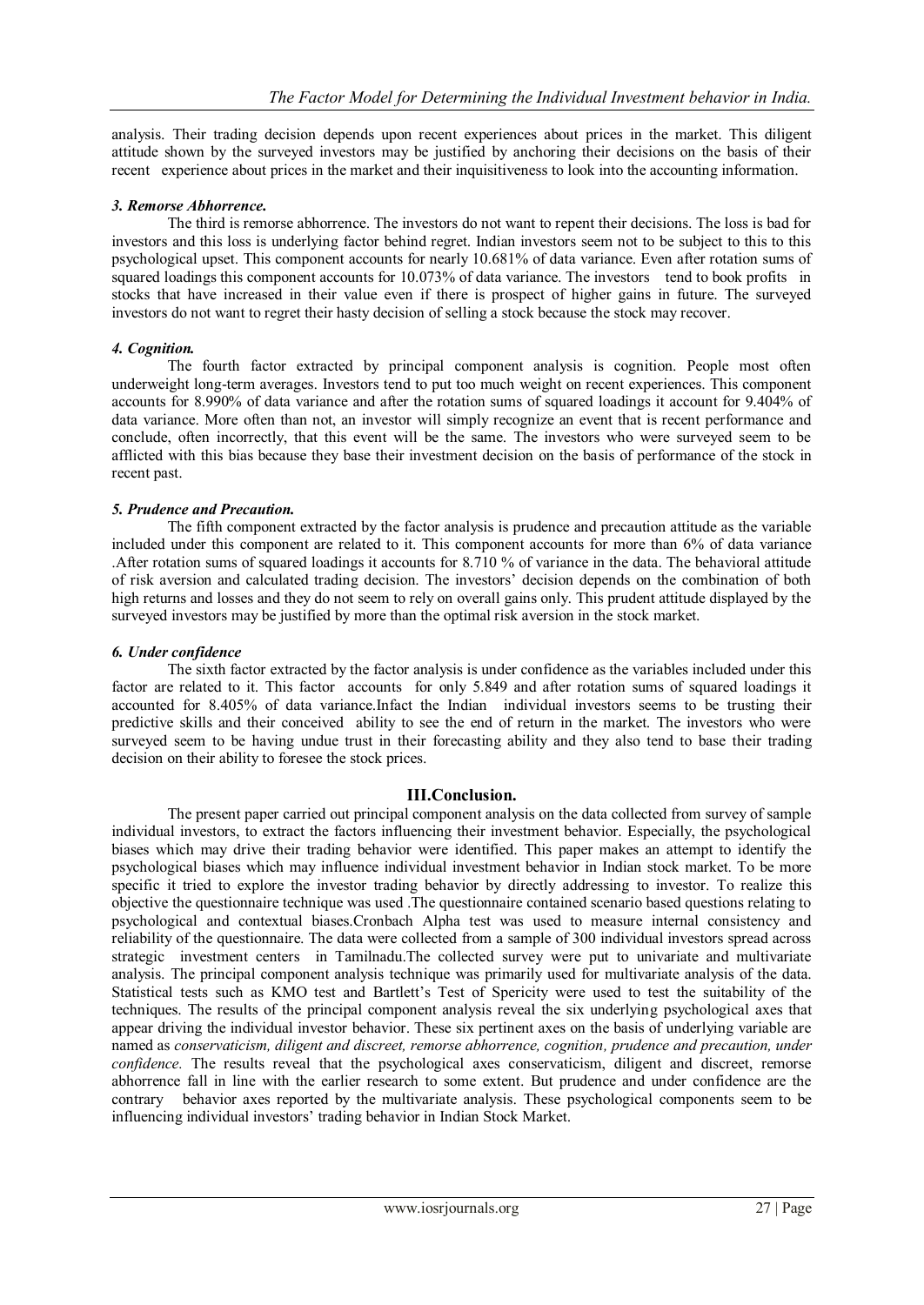#### **References**

- [1]. Odeon. , "Do Investors Trade too much?" American Economic Review, 89:1279-1298. (1999).
- [2]. Choe, Hyuk, Bong-Chan Kho, and Rene M. Stulz, "Do foreign investors destabilize stock returns: Theory and Evidence, Journal of Financial Economics, 72, 485-518. (1999),
- [3]. Barber, Brad M., and Terrance Odeon, "Trading is hazardous to your wealth: The common stock investment performance of individual investors", Journal of Finance 55, 773-806. (2000)
- [4]. Barber, Brad M. and Terrance Odeon, "Boys will be Boys: Gender, Overconfidence, and Common Stock Investment", Quarterly Journal of Economics, Vol.116, 261-292. (2001),
- [5]. Barber, Brad M., Yi-Tsung Lee, Yu-Jane Liu, and Terrance Odeon, Who loses from trade? Evidence from Taiwan, University of California, Davis working paper. (2005)
- [6]. Grinblatt, Mark, and Matti Keloharju, "The investment behavior and performance of various investor types: A study of Frequency, and Home Bias" Management Science 55:1094-1106, (2000)
- [7]. Coval, J.D., D.A. Hirshleifer, and T. Shumway , "Can Individual Investors Beat the Market" Working paper, Harvard University(2005),
- [8]. Goetzmann, W. and A. Kumar, "Equity Portfolio Diversification," Review of Finance 12:433-463. (2008)
- [9]. Griffin, John M., Jeffery H. Harris, and SelimTopaloglu, The dynamics of institutional and individual trading, Journal of Finance, 58, 2285-2320(2003)
- [10]. Jackson, Andrew (2003),"The aggregate behavior of individual investors", London Business School Working paper. (2003).
- [11]. Andrade, Sandro C., Charles Chang, and Mark S. Seasholes, "Trading shocks, assets prices, and the limits of arbitrage", University of California, Berkeley working paper. (2005)
- [12]. Barber, Brad M., Yi-Tsung Lee, Yu-Jane Liu, and Terrance Odeon, Who loses from trade? Evidence from Taiwan, University of California, Davis working paper. (2005)
- [13]. Barber, B.M., T. Odeon, and N. Zhu, "Do Retail Trades Move Markets? "Review of Financial Studies 22:151-186. (2009).
- [14]. Hvidkjaer, Soeren,"Small Trade and the Cross-section of Returns", Working paper, University of Maryland. (2005).
- [15]. Richards, Anthony, "Big fish in small ponds: The trading behavior of foreign investors in Asian emerging equity markets", Journal of Financial and Quantitative Analysis, 40, 1-27. [26](2005).
- [16]. San, Granit, "Who gains more by trading individuals or institutions?" Working paper, Tel Aviv University.(2005)
- [17]. Nagy, R. A. and R. W. Obenberger, "Factors Influencing Investors Behavior", Financial Analyst Journal, Vol. 50, pp. 63-68. (1994).
- [18]. Epstein, M.J. "Social Disclosure and the Individual Investor", Accounting, Auditing and Accountability Journal, Vol.4, pp. 94-109. (1994)
- [19]. Krishnan, R. and D. M. Brooker, "Investors Use of Analysts" Recommendations", Behavioral Research in Accounting, Vol. 14, pp. 129-158. (2002),
- [20]. Merikas, A. and D. Prasad, "Factors Influencing Greek Investor Behavior on the Athens Stock Exchange", paper presented at the Annual Meeting of the Academy of Financial Services, Denver (Colorado, USA), October (2003).
- [21]. Fisher, Kenneth L., and Meir Statman, "Investor Sentiment and Stock returns", Association for Investment Management and Research, pp. 16-23. (2000)
- [22]. Malmendier, Ulrike, and D. Shanthikumar, "Are Small Investors Naïve?" Stanford University Working Paper. (2003)
- [23]. Hodge, F. D., "Investors" Perceptions of Earnings Quality, Auditor Independence, and the Usefulness of Audited Financial Information", Accounting Horizons, Vol. 17, pp. 37-48. (2003)
- [24]. Korniotis, G.M. and A. Kumar, "Do Older Investors Make Better Investment Decisions? "Review of Economics and Statistics 93:244-265. (2009)
- [25]. Benos, A.V. "Overconfident Speculators in Call Markets: Trade Patterns and Survival," Journal of Financial Markets 1:353- 383.:199-225. (1998)
- [26]. Caballe, J. and J. Sakovic, Speculating Against an Overconfident Market," Journal of Financial Markets, 6(2), 199-225(2003)
- [27]. Daniel, K., D. Hirshleifer, and A. Subramanian, "Investor Psychology and Security Market Under- and Overreactions," Journal of Finance 53:1893-1885. (1998),
- [28]. Gervais, S. and T. Odeon (2001)," Learning to Be Overconfident" .Review of Financial Studies 14:1-27. (2001)
- [29]. Hong, H., J. Scheinkman, and W. Xiong, "Advisers and Asset Prices: A Model of the Origins of Bubbles," Journal of Financial Economics 89:268-287. (2008)
- [30]. Kyle, A.S. and F.A. Wang, "Speculation Duopoly with Agreement to Disagree: Can Overconfidence Survive the Market Test?" Journal of Finance 52:2073-2090. (1997)
- [31]. Odeon, Terrance, "Are investors reluctant to realize their losses?" Journal of Finance, 53, 1775-1798. (1998)
- [32]. Peng.L.and W.Xiong,"Investor Attention, Overreaction and Category Learning". Journal of Financial Economics.60:503-602. (2006).
- [33]. Scheinkman, J. and W. Xiong, "Overconfidence and Speculative Bubbles,"Journal of Political Economy 111:1183- 1219(2003).
- [34]. Wang, F.A., "Overconfidence, Investor Sentiment, and Evolution," Journal of Financial Intermediation 10:138-1 (2001).
- [35]. Dorn, D. and G. Huberman,"Talk and Action: What Individual Investors Say and What They Do," Review of Finance 9:437- 481.(2005)
- [36]. Graham, J.R., C.R. Harvey, and H. Huang, "Investor Competence, Trading Frequency, and Home Bias" Management Science 55:1094-1106. (2009)
- [37]. Nunnally, C. J., Psychometric Theory, McGraw Hill New York. (1978).
- [38]. Kehneman, Denial and Amos Tversky," Availability: A Heuristics for Judging Frequency and Probability", Cognitive Psychology, 5, 207-232. (1973).
- [39]. Gervais, S. and T. Odeon (2001)," Learning to Be Overconfident" .Review of Financial Studies 14:1-27. (2001)
- [40]. Kanhneman, Daniel and Amos Tversky," Prospect Theory: An Analysis of Decision under Risk", Econometrica, 47(2)263-291 (1979).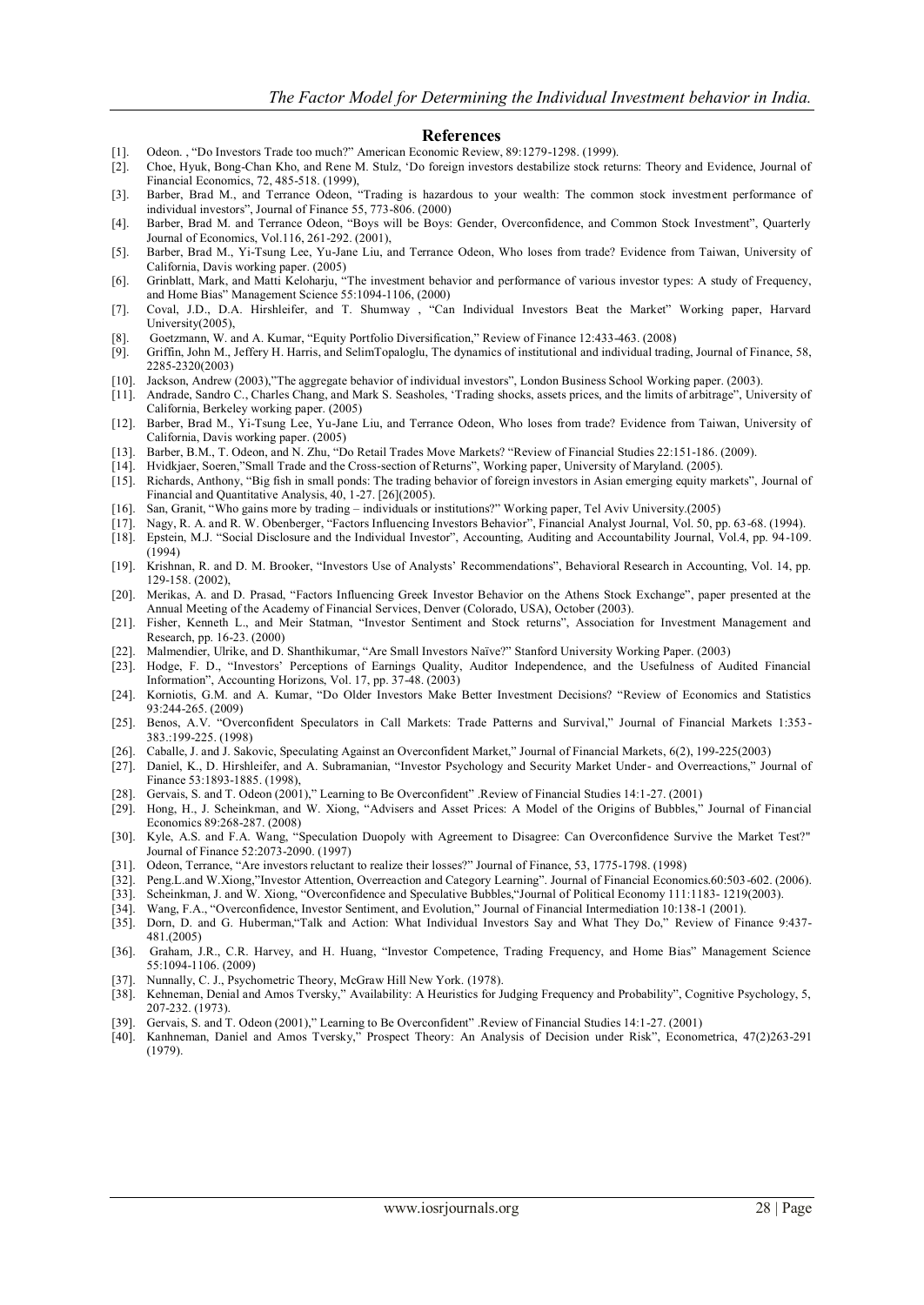| <b>Summary Statistics - Demographic Variables (Total 275)</b> |               |       |               |         |  |  |  |  |  |  |
|---------------------------------------------------------------|---------------|-------|---------------|---------|--|--|--|--|--|--|
| Age Group                                                     |               | Count | $\frac{0}{0}$ | Mean    |  |  |  |  |  |  |
|                                                               | < 25          | 13    | 4.733         | 36.48   |  |  |  |  |  |  |
|                                                               | 25-35         | 75    | 27.273        |         |  |  |  |  |  |  |
|                                                               | 35-45         | 108   | 39.273        |         |  |  |  |  |  |  |
|                                                               | $45 - 55$     | 58    | 21.091        |         |  |  |  |  |  |  |
|                                                               | $>55$         | 21    | 7.636         |         |  |  |  |  |  |  |
| Income group( in Indian<br>INR)                               |               |       |               | 1059713 |  |  |  |  |  |  |
|                                                               | $<$ 51akhs    | 32    | 11.636        |         |  |  |  |  |  |  |
|                                                               | 5-10lakhs     | 103   | 37.455        |         |  |  |  |  |  |  |
|                                                               | $10-15$ lakhs | 70    | 25.455        |         |  |  |  |  |  |  |
|                                                               | 15-20 lakhs   | 54    | 19.636        |         |  |  |  |  |  |  |
|                                                               | $>20$ lakhs   | 16    | 5.818         |         |  |  |  |  |  |  |
| Investment Group(in INR)                                      |               |       |               | 457605  |  |  |  |  |  |  |
|                                                               | $<$ 1 lakh    | 32    | 11.636        |         |  |  |  |  |  |  |
|                                                               | $1-3$ lakhs   | 87    | 31.633        |         |  |  |  |  |  |  |
|                                                               | 3-5 lakhs     | 98    | 35.636        |         |  |  |  |  |  |  |
|                                                               | 5-7 lakhs     | 46    | 16.727        |         |  |  |  |  |  |  |
|                                                               | $>7$ lakhs    | 12    | 4.364         |         |  |  |  |  |  |  |
| Education                                                     |               |       |               |         |  |  |  |  |  |  |
|                                                               | Schooling     | 16    | 5.818         |         |  |  |  |  |  |  |
|                                                               | Non-Graduates | 56    | 20.364        |         |  |  |  |  |  |  |
|                                                               | Graduates     |       |               |         |  |  |  |  |  |  |
|                                                               | PG            | 79    | 28.727        |         |  |  |  |  |  |  |
|                                                               | Others        | 36    | 13.091        |         |  |  |  |  |  |  |
|                                                               |               | 88    | 4.364         |         |  |  |  |  |  |  |
| Gender                                                        |               |       |               |         |  |  |  |  |  |  |
|                                                               | Male          | 238   | 86.545        |         |  |  |  |  |  |  |
|                                                               | Female        | 37    | 13.455        |         |  |  |  |  |  |  |

# **Table.1.Summary Statistics of Survey Respondents.**

# Table.2.Correlation Matrix.

|                 |                             |                |                |                      |                |                     | Male                                                              |                |            | 238               |                                  |                 | 86.545                                                                       |                     |                 |                              |                 |                                                |  |
|-----------------|-----------------------------|----------------|----------------|----------------------|----------------|---------------------|-------------------------------------------------------------------|----------------|------------|-------------------|----------------------------------|-----------------|------------------------------------------------------------------------------|---------------------|-----------------|------------------------------|-----------------|------------------------------------------------|--|
|                 |                             |                |                |                      |                |                     | Female                                                            |                |            | 37                |                                  |                 | 13.455                                                                       |                     |                 |                              |                 |                                                |  |
|                 | Table 2 Correlation Matrix. |                |                |                      |                |                     |                                                                   |                |            |                   |                                  |                 |                                                                              |                     |                 |                              |                 |                                                |  |
|                 | V <sub>1</sub>              | V <sub>2</sub> | V <sub>3</sub> | V4                   | V <sub>5</sub> | V <sub>6</sub>      | V <sub>7</sub>                                                    | V <sub>8</sub> | V9         | V10               | V <sub>11</sub>                  | V <sub>12</sub> | V <sub>13</sub>                                                              | V <sub>14</sub>     | V <sub>15</sub> | V <sub>16</sub>              | V <sub>17</sub> | V <sub>18</sub>                                |  |
| V <sub>1</sub>  |                             | 1 0.623329     |                | $-0.04586 - 0.08645$ | $-0.13128$     |                     | $-0.04419$ $0.022725$ $0.007582$ $-0.21572$ $0.161457$ $0.018006$ |                |            |                   |                                  | $-0.0064$       |                                                                              | $-0.09648$ 0.144434 |                 |                              |                 | $-0.25015$ $0.064809$ $0.073849$ $0.012271$    |  |
| V <sub>2</sub>  |                             |                |                | $-0.03802$ 0.067579  | $-0.01097$     |                     | $-0.02138$ $0.122683$                                             | $-0.05984$     | $-0.12338$ | 0.11303           | 0.12251                          | $-0.02602$      |                                                                              | $-0.11338$ 0.069594 |                 |                              |                 | $-0.08856$ 0.081796 0.046465 0.123406          |  |
| V <sub>3</sub>  |                             |                |                | 1 0.212547           |                |                     | 0.069438 0.366549 0.072213                                        | $-0.04337$     |            | 0.084534 0.021919 | $-0.03444$                       | $-0.07141$      | $-0.07644$                                                                   |                     |                 |                              |                 | 0.14354 0.013714 0.153031 0.036429 0.093009    |  |
| V <sub>4</sub>  |                             |                |                | 1.                   | 0.150094       |                     | 0.1168 0.267326 0.040201 0.061357 0.221716 0.187947               |                |            |                   |                                  |                 | $-0.1348$ 0.106901 0.343626 0.305783 0.327386 0.185644 0.419784              |                     |                 |                              |                 |                                                |  |
| V <sub>5</sub>  |                             |                |                |                      |                | 1 0.104015 0.047987 |                                                                   | $-0.0038$      |            |                   | 0.046862 0.092025 0.155039       |                 | $-0.19223$ $0.027409$ 0.211993 0.053823                                      |                     |                 |                              |                 | 0.06626 0.094505 0.237637                      |  |
| V <sub>6</sub>  |                             |                |                |                      |                |                     | 1 0.051336                                                        | $-0.14339$     |            | 0.084787 0.067722 | $-0.10017$                       |                 | $-0.12756$ $0.112862$ $0.146603$                                             |                     |                 | $-0.02783$ 0.192624          | $-0.08312$      | $-0.05206$                                     |  |
| V <sub>7</sub>  |                             |                |                |                      |                |                     |                                                                   | 1 0.039531     |            |                   | $-0.08608$ $0.218443$ $0.223323$ |                 | $-0.13644$ $0.035049$ $0.396976$ $0.117165$ $0.285546$ $0.400571$            |                     |                 |                              |                 | 0.41472                                        |  |
| V8              |                             |                |                |                      |                |                     |                                                                   |                |            |                   |                                  |                 | -0.12275 0.033898 0.425577 0.255974 0.241469 0.086687 0.080591 0.114921      |                     |                 |                              |                 | 0.17097 0.228299                               |  |
| V <sub>9</sub>  |                             |                |                |                      |                |                     |                                                                   |                |            | $1 - 0.27333$     | 0.01152                          |                 | $-0.00393$ $0.027948$                                                        |                     |                 | $-0.08554$ 0.226072 0.111953 |                 | $-0.04884$ $0.062326$                          |  |
| V10             |                             |                |                |                      |                |                     |                                                                   |                |            |                   | 1 0.253571                       |                 | $-0.12906$ $0.104411$ $0.511532$ $-0.08556$ $0.272449$ $0.253454$ $0.311027$ |                     |                 |                              |                 |                                                |  |
| V11             |                             |                |                |                      |                |                     |                                                                   |                |            |                   |                                  |                 | 1 0.217239 0.348321 0.300933 0.194096 0.325796 0.364342 0.563818             |                     |                 |                              |                 |                                                |  |
| V12             |                             |                |                |                      |                |                     |                                                                   |                |            |                   |                                  |                 | 1 0.187648 -0.12499 0.077228 -0.13355 -0.11568 0.002295                      |                     |                 |                              |                 |                                                |  |
| V13             |                             |                |                |                      |                |                     |                                                                   |                |            |                   |                                  |                 |                                                                              |                     |                 |                              |                 | 1 0.111305 0.067618 0.346207 0.247249 0.290163 |  |
| V <sub>15</sub> |                             |                |                |                      |                |                     |                                                                   |                |            |                   |                                  |                 |                                                                              |                     |                 |                              |                 | 1 0.064008 0.417498 0.358239 0.518379          |  |
| V16             |                             |                |                |                      |                |                     |                                                                   |                |            |                   |                                  |                 |                                                                              |                     |                 |                              |                 | 1 0.079707 0.079982 0.231806                   |  |
| V <sub>17</sub> |                             |                |                |                      |                |                     |                                                                   |                |            |                   |                                  |                 |                                                                              |                     |                 |                              |                 | 1 0.566083 0.505393                            |  |
| V <sub>18</sub> |                             |                |                |                      |                |                     |                                                                   |                |            |                   |                                  |                 |                                                                              |                     |                 |                              |                 | 1 0.559649                                     |  |
|                 |                             |                |                |                      |                |                     |                                                                   |                |            |                   |                                  |                 |                                                                              |                     |                 |                              |                 | 1                                              |  |
|                 |                             |                |                |                      |                |                     |                                                                   |                |            |                   |                                  |                 |                                                                              |                     |                 |                              |                 |                                                |  |

Determinant =  $0.007$ 

**Table .3.Descriptive Statistics.**

| Variables      | Mean  | Standard<br>Deviation | Valid<br>Percentages | Valid percentage | Analysis<br>N |
|----------------|-------|-----------------------|----------------------|------------------|---------------|
|                |       |                       | Agree                | Do not agree     |               |
| V1             | 2.567 | 0,857                 | 46.9                 | 53.1             | 275           |
| V <sub>2</sub> | 2.629 | 0.824                 | 50.9                 | 49.1             | 275           |
| V3             | 2.491 | 0.771                 | 47.3                 | 52.7             | 275           |
| V <sub>4</sub> | 2.681 | 0.943                 | 55.6                 | 44.4             | 275           |
| <b>VS</b>      | 2.556 | 0.797                 | 50.9                 | 49.1             | 275           |
| V <sub>6</sub> | 2.556 | 0.824                 | 51.6                 | 48.4             | 275           |
| V <sub>7</sub> | 2.400 | 0.904                 | 42.45                | 57.5             | 275           |
| V8             | 2.771 | 0.731                 | 66.5                 | 33.5             | 275           |
| V9             | 2.513 | 0.686                 | 52.4                 | 47.6             | 275           |
| V10            | 2.784 | 0.835                 | 64.6                 | 35.4             | 275           |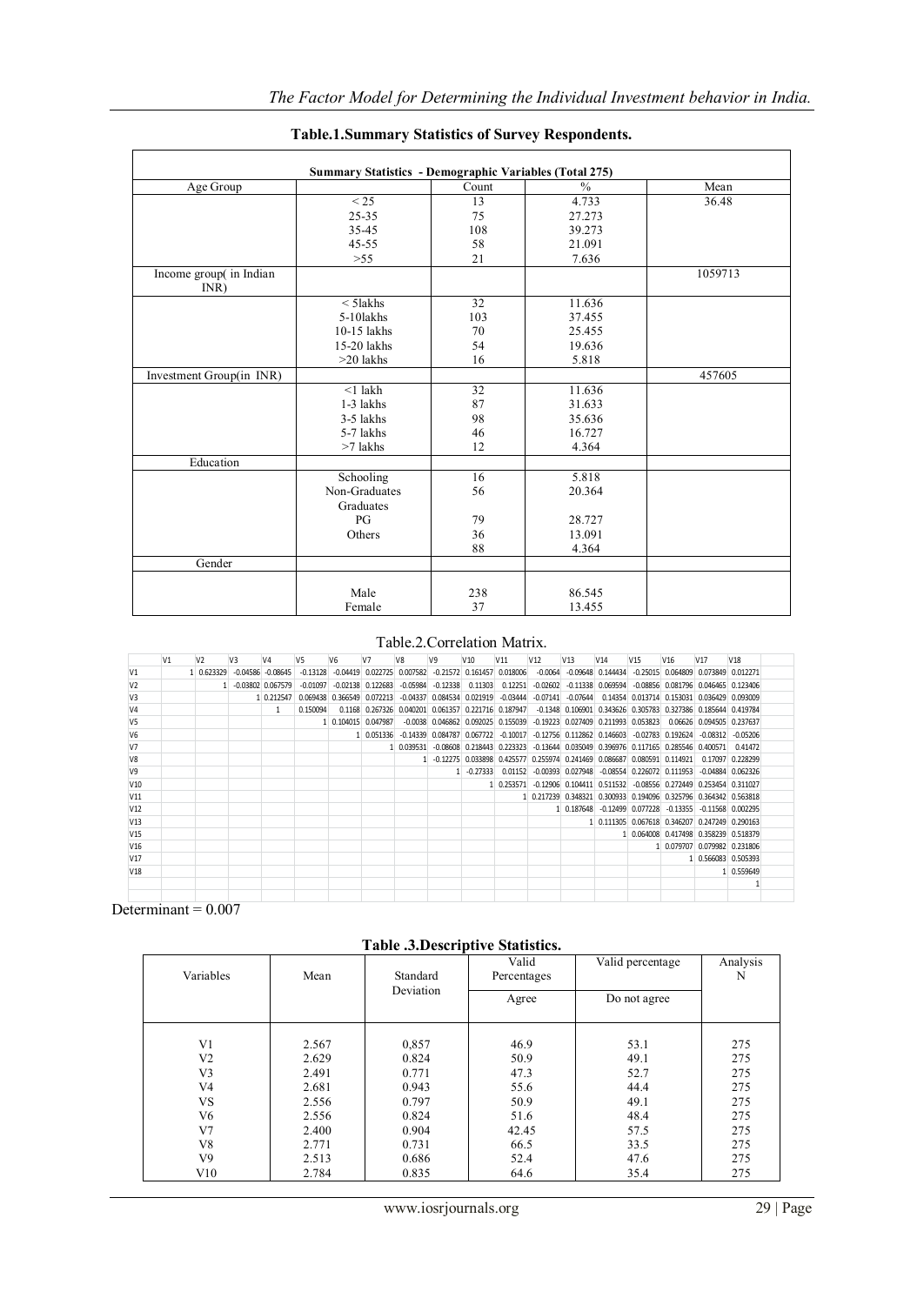|  |  | The Factor Model for Determining the Individual Investment behavior in India. |  |
|--|--|-------------------------------------------------------------------------------|--|
|--|--|-------------------------------------------------------------------------------|--|

| V11 | 2.898 | 0.799 | 71.3 | 28.7 | 275 |
|-----|-------|-------|------|------|-----|
| V12 | 2.800 | 0.837 | 66.2 | 33.8 | 275 |
| V13 | 2.866 | 0.924 | 70.9 | 29.1 | 275 |
| V14 | 2.287 | 0.989 | 40.4 | 59.6 | 275 |
| V15 | 2.255 | 0.616 | 31.6 | 68.4 | 275 |
| V16 | 2.807 | 1.037 | 64.7 | 35.3 | 275 |
| V17 | 2.909 | 0.821 | 70.2 | 29.8 | 275 |
| V18 | 2.949 | 0.836 | 69.1 | 30.9 | 275 |

Method: Principal Component Analysis.

# **Table.4.Kaiser-Meyer Olkin and Bartlett's test**

|                                                  | <b>KMO and Bartlett's Test</b> |             |
|--------------------------------------------------|--------------------------------|-------------|
| Kaiser-Meyer-Olkin Measure of Sampling Adequacy. | .721                           |             |
| Bartlett's Test of Sphericity                    | Approx. Chi-Square             | 1308.983    |
|                                                  | df<br>Sig.                     | 153<br>.000 |
|                                                  |                                |             |

# **Table.5.Total Variance Explained**

|                | <b>Initial Eigen Values</b> |          |                   | Loadings | <b>Extraction Sums of Squared</b> |                   | <b>Rotation Sums of Squared Loadings</b> |          |               |  |
|----------------|-----------------------------|----------|-------------------|----------|-----------------------------------|-------------------|------------------------------------------|----------|---------------|--|
|                | <b>Total</b>                | $%$ of   | <b>Cumulative</b> | Total    | $%$ of                            | <b>Cumulative</b> | <b>Total</b>                             | $%$ of   | Cumulative    |  |
|                |                             | Variance | $\frac{0}{0}$     |          | Variance                          | $\frac{0}{0}$     |                                          | Variance | $\frac{0}{0}$ |  |
| 1              | 3.907                       | 21.706   | 21.706            | 3.907    | 21.706                            | 21.706            | 2.952                                    | 16.401   | 16.401        |  |
| $\overline{c}$ | 2.029                       | 11.272   | 32.977            | 2.029    | 11.272                            | 32.973            | 1.827                                    | 10.151   | 26.553        |  |
| 3              | 1.922                       | 10.681   | 43.658            | 1.922    | 10.681                            | 43.658            | 1.813                                    | 10.073   | 36.626        |  |
| 4              | 1.240                       | 6.890    | 50.548            | 1.240    | 6.890                             | 50.548            | 1.693                                    | 9.404    | 46.030        |  |
| 5              | 1.215                       | 6.748    | 57.296            | 1.215    | 6.748                             | 57.296            | 1.568                                    | 8.710    | 54.740        |  |
| 6              | 1.053                       | 5.849    | 63.145            | 1.053    | 5.849                             | 63.145            | 1.573                                    | 8.405    | 63.145        |  |
| 7              | 0.989                       | 5.493    | 68.638            |          |                                   |                   |                                          |          |               |  |
| 8              | 0.847                       | 4.707    | 73.345            |          |                                   |                   |                                          |          |               |  |
| 9              | 0.720                       | 4.000    | 77.345            |          |                                   |                   |                                          |          |               |  |
| 10             | 0.710                       | 3.947    | 81.292            |          |                                   |                   |                                          |          |               |  |
| 11             | 0.608                       | 3.378    | 84.670            |          |                                   |                   |                                          |          |               |  |
| 12             | 0.564                       | 3.135    | 87.805            |          |                                   |                   |                                          |          |               |  |
| 13             | 0.502                       | 2.784    | 90.593            |          |                                   |                   |                                          |          |               |  |
| 14             | 0.435                       | 2.418    | 93.012            |          |                                   |                   |                                          |          |               |  |
| 15             | 0.373                       | 2.072    | 95.083            |          |                                   |                   |                                          |          |               |  |
| 16             | 0.330                       | 1.833    | 96.916            |          |                                   |                   |                                          |          |               |  |
| 17             | 0.299                       | 1.660    | 98.576            |          |                                   |                   |                                          |          |               |  |
| 18             | 0.256                       | 1.424    | 100.00            |          |                                   |                   |                                          |          |               |  |

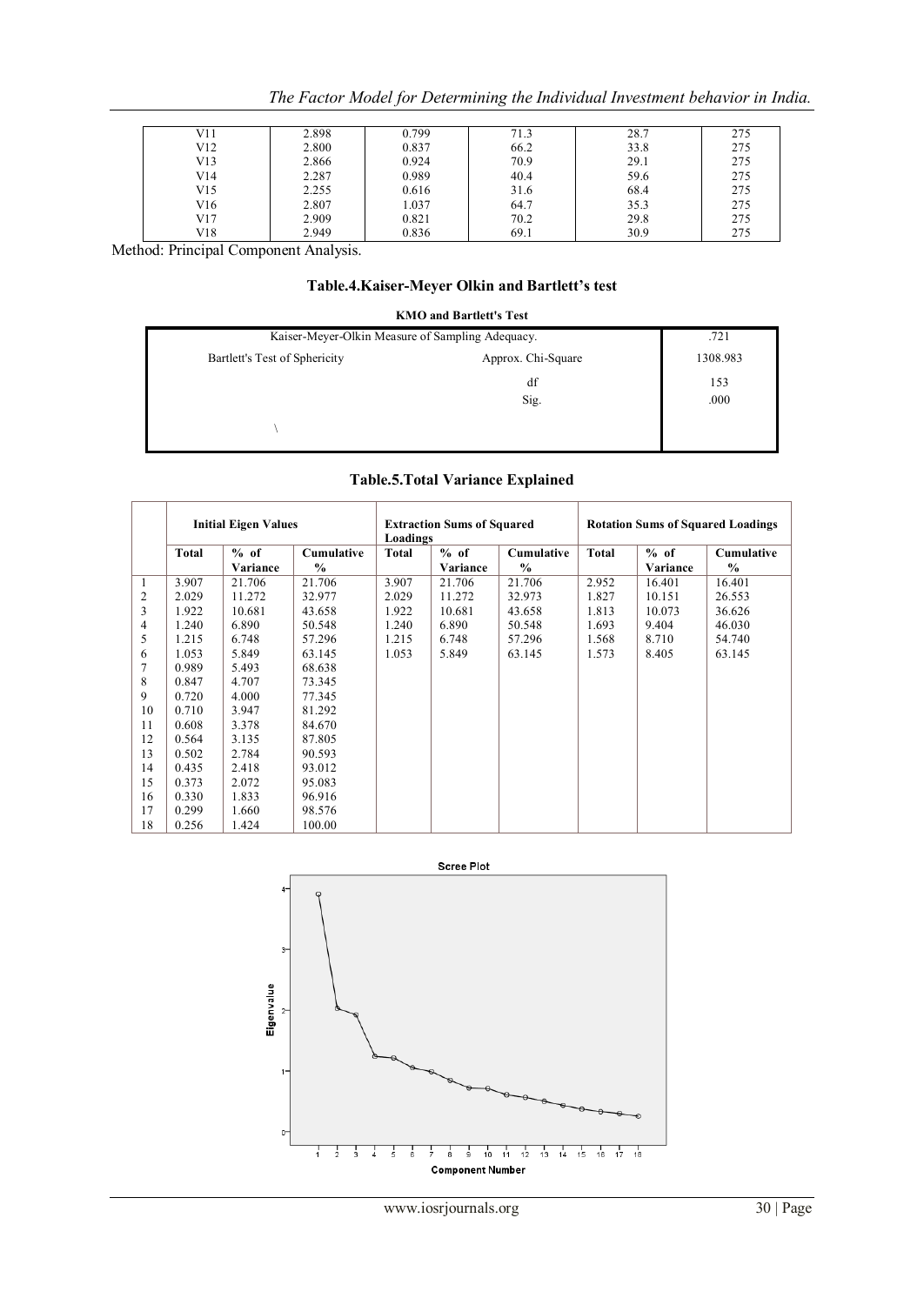| Variable       | r asicioi component niau mi<br>Components |                |                         |                |       |                |  |  |  |  |  |
|----------------|-------------------------------------------|----------------|-------------------------|----------------|-------|----------------|--|--|--|--|--|
|                | $\mathbf{1}$                              | $\overline{2}$ | $\overline{\mathbf{3}}$ | $\overline{4}$ | 5     | $\overline{6}$ |  |  |  |  |  |
|                |                                           |                |                         |                |       |                |  |  |  |  |  |
| V1             |                                           | $-0.777$       |                         |                |       |                |  |  |  |  |  |
| V <sub>2</sub> |                                           | $-0.661$       |                         |                | 0.529 |                |  |  |  |  |  |
| V <sub>3</sub> |                                           |                | 0.517                   |                |       |                |  |  |  |  |  |
| V <sub>4</sub> | 0.538                                     |                |                         |                |       |                |  |  |  |  |  |
| V <sub>5</sub> |                                           |                |                         |                |       |                |  |  |  |  |  |
| V6             |                                           |                | 0.570                   |                |       |                |  |  |  |  |  |
| V <sub>7</sub> | 0.559                                     |                |                         |                |       |                |  |  |  |  |  |
| ${\rm V}8$     |                                           |                | $-0.570$                |                |       |                |  |  |  |  |  |
| V <sub>9</sub> |                                           | 0.500          |                         |                |       |                |  |  |  |  |  |
| V10            | 0.520                                     |                |                         |                |       |                |  |  |  |  |  |
| V11            | 0.640                                     |                |                         |                |       |                |  |  |  |  |  |
| V12            |                                           |                | $-0.594$                | 0.517          |       |                |  |  |  |  |  |
| V13            |                                           |                |                         |                |       |                |  |  |  |  |  |
| V14            | 0.708                                     |                |                         |                |       |                |  |  |  |  |  |
| V15            |                                           | 0.515          |                         |                |       |                |  |  |  |  |  |
| V16            | 0.713                                     |                |                         |                |       |                |  |  |  |  |  |
| V17            | 0.697                                     |                |                         |                |       |                |  |  |  |  |  |
|                |                                           |                |                         |                |       |                |  |  |  |  |  |

**Table.6.Component Matrix.**

Extraction Method: Principal Component Analysis a.6components extracted.

| Variable       | Components   |                |                |                |          |       |  |  |  |  |
|----------------|--------------|----------------|----------------|----------------|----------|-------|--|--|--|--|
|                | $\mathbf{1}$ | $\overline{2}$ | $\overline{3}$ | $\overline{4}$ | 5        | 6     |  |  |  |  |
| $\mbox{V1}$    |              |                |                | 0.844          |          |       |  |  |  |  |
| V <sub>2</sub> |              |                |                | 0.890          |          |       |  |  |  |  |
| V <sub>3</sub> |              |                |                |                |          | 0.730 |  |  |  |  |
| V <sub>4</sub> |              | 0.645          |                |                |          |       |  |  |  |  |
| V <sub>5</sub> |              |                |                |                |          |       |  |  |  |  |
| V <sub>6</sub> |              |                |                |                |          | 0.836 |  |  |  |  |
| V7             |              |                |                |                |          |       |  |  |  |  |
| V8             |              |                | 0.709          |                |          |       |  |  |  |  |
| V <sub>9</sub> |              |                |                |                | $-0.754$ |       |  |  |  |  |
| V10            |              |                |                |                | 0.663    |       |  |  |  |  |
| V11            |              |                | 0.612          |                |          |       |  |  |  |  |
| V12            |              |                | 0.740          |                |          |       |  |  |  |  |

# **Table.7.Rotated Component Matrix.**